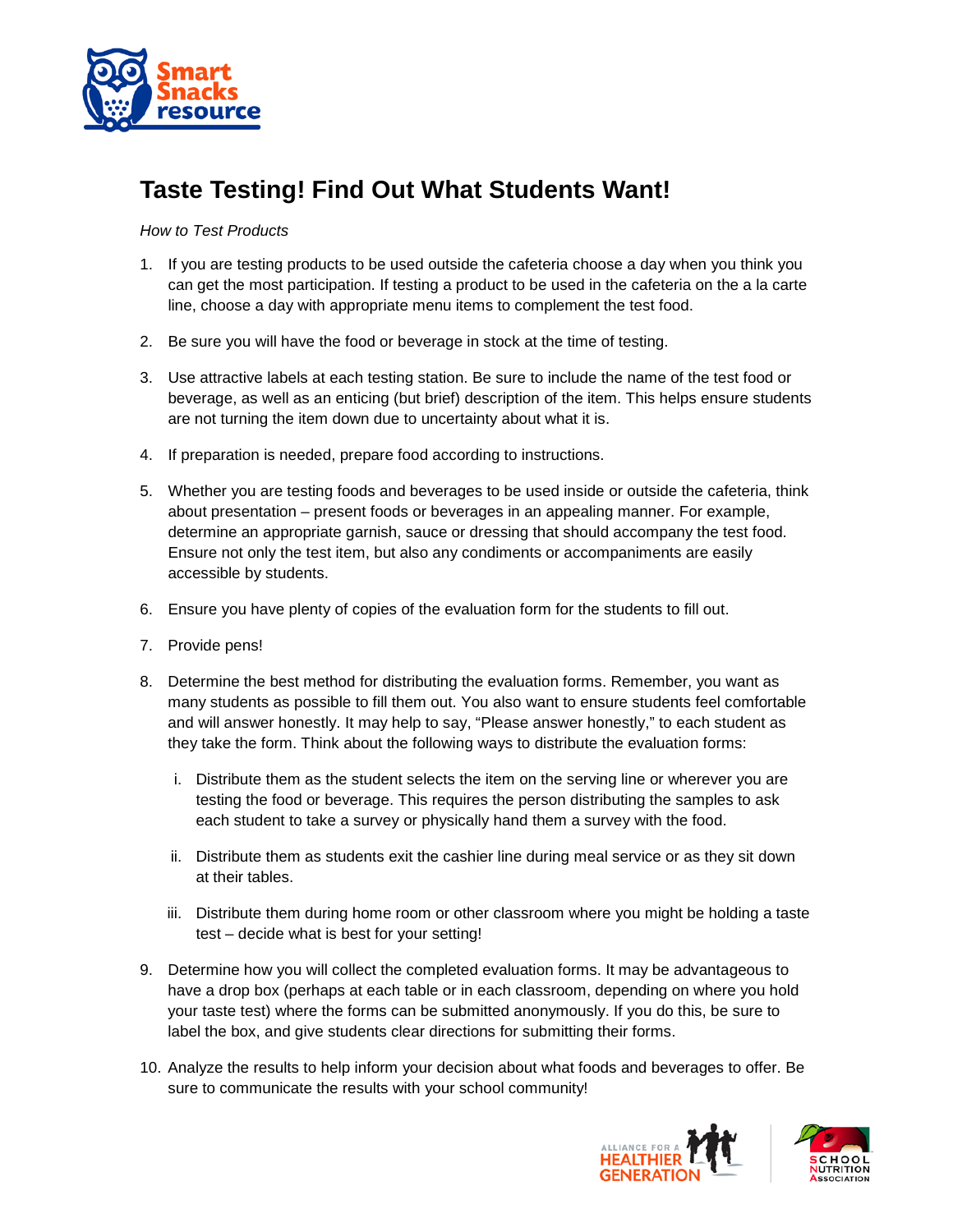

*Elementary Taste Test Evaluation Form* 

|              | <b>Taste Test Survey</b>  |                   |
|--------------|---------------------------|-------------------|
| Item Name    | Place a check in the box! | <b>Test Date</b>  |
| "I Tried It" | "I Like It" OR            | "I Don't Like It" |
|              |                           |                   |
|              |                           |                   |
|              |                           |                   |
|              | <b>Taste Test Survey</b>  |                   |
| Item Name    | Place a check in the box! | <b>Test Date</b>  |
| "I Tried It" | "I Like It" OR            | "I Don't Like It" |



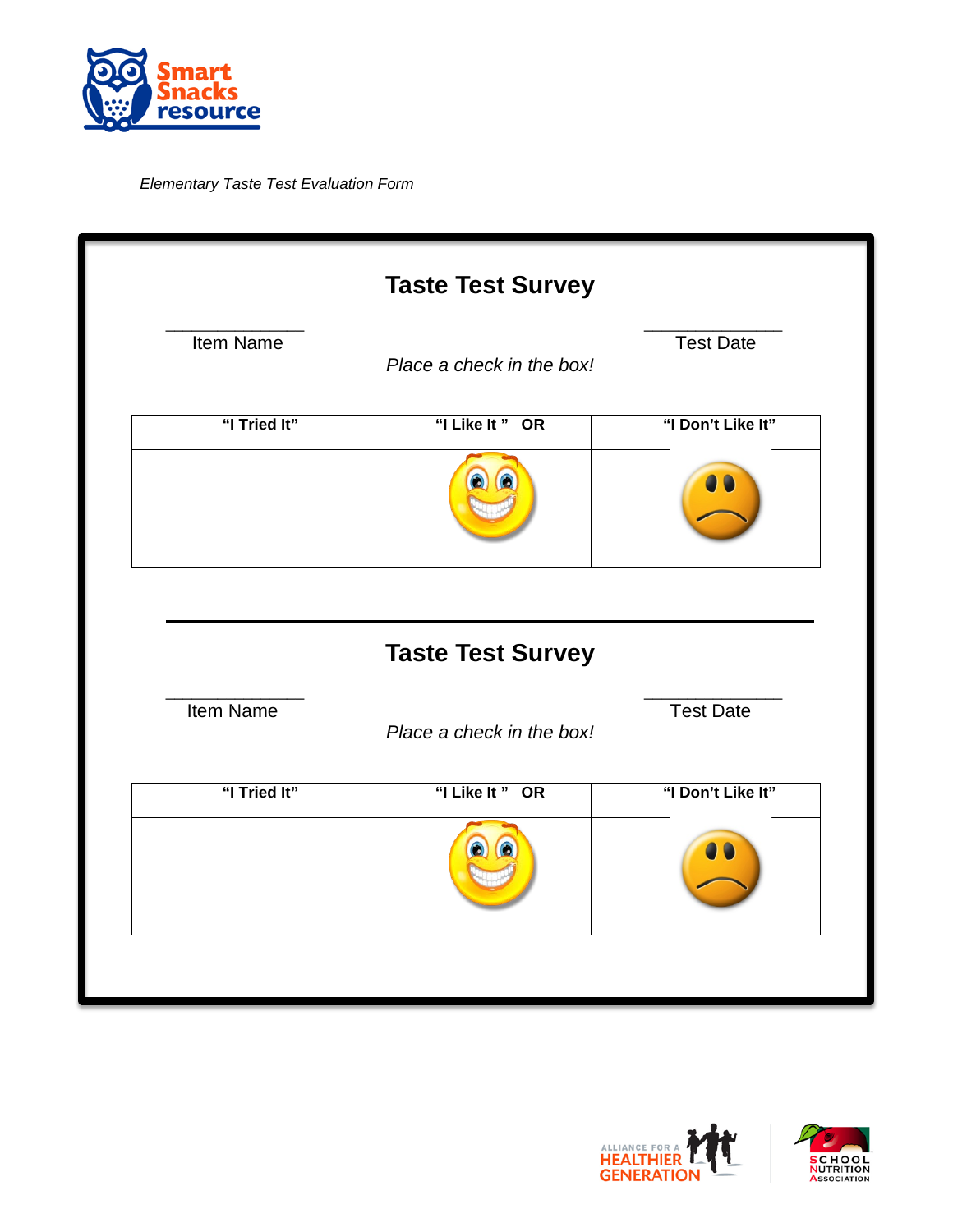

*Middle School Taste Test Evaluation Form* 

|           |                                                                 | <b>What Do You Think?</b> |                |                  |
|-----------|-----------------------------------------------------------------|---------------------------|----------------|------------------|
| Item Name |                                                                 |                           |                | <b>Test Date</b> |
|           | Do you like                                                     | <b>LIKE</b>               | <b>DISLIKE</b> |                  |
|           | How the item<br>LOOKS?                                          |                           |                |                  |
|           | How the item                                                    |                           |                |                  |
|           | SMELLS?<br>The TEXTURE of<br>the item?                          |                           |                |                  |
|           | How the item<br>TASTES?                                         |                           |                |                  |
|           | Overall, do you think this item is acceptable? ___YES           |                           |                | <b>NO</b>        |
|           |                                                                 | <b>What Do You Think?</b> |                |                  |
| Item Name |                                                                 |                           |                | <b>Test Date</b> |
|           | Do you like                                                     | <b>LIKE</b>               | <b>DISLIKE</b> |                  |
|           | How the item<br>LOOKS?                                          |                           |                |                  |
|           | How the item                                                    |                           |                |                  |
|           | SMELLS?<br>The TEXTURE of                                       |                           |                |                  |
|           | the item?                                                       |                           |                |                  |
|           | How the item                                                    |                           |                |                  |
|           | TASTES?<br>Overall, do you think this item is acceptable? __YES |                           |                | <b>NO</b>        |
|           |                                                                 |                           |                |                  |